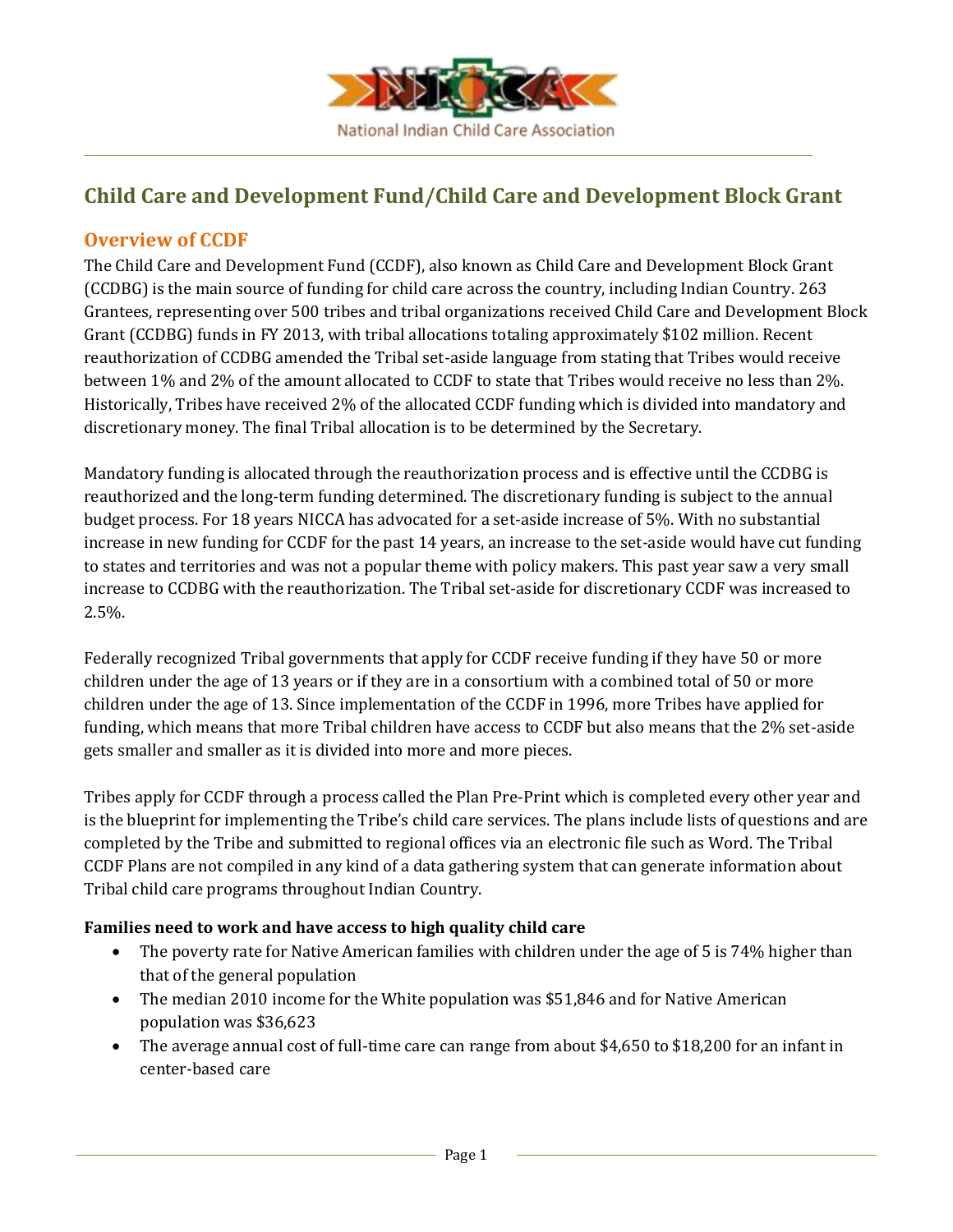- Working parent need assistance to ensure their children can be in quality early learning environments
- Native American students attending local public schools lagged behind the general population in reading by an average of 17 points out of 500 in fourth grade
- Longitudinal studies show that children who attend higher quality child care centers performed better in cognitive and social measures
- Research shows that 80% of the brain develops by age 3. Native American children must have access to quality care to be successful in school

# **Policy Recommendations**

## **CCDF/CCDBG Reauthorization and Tribal Child Care National Indian Child Care Association Recommendations:**

In light of the law reauthorizing the CCDF program, NICCA makes the following recommendations to align with the goals of promoting families' economic self-sufficiency by making child care more affordable, and fostering healthy child development and school success. The following recommendations are designed to strengthen the Tribal CCDF programs and to move one-step closer to meeting the needs of Tribal children and families with the highest quality child care services that are possible.

### **Revision of Policies**

- 1) Maintaining Family-Friendly Policies
	- NICCA recommends that there should be included hardship waivers to allow for care in the child's home under certain circumstances or for multiple children
- 2) Implementing 12 month eligibility re-determination periods
	- NICCA recommends continued flexibility for self-determination of definition of income. NICCA also recommends that Tribes have flexibility in implementing eligibility and re-determination periods. Having a set 12 month eligibility period is not realistic for all Tribes. This may create a hardship for smaller grantees who cannot afford to maintain a waitlist for eligible families, when a parent who may no longer meet eligibility remains on the program for 12 months. Many families have several children who enter care and while we support the importance of continuity of care, it isn't always reasonable, or fiscally responsible, to continue to subsidize parents who do not remain employed for a long period of time, but may bounce in and out of employment until they find stability in the workforce. Especially if there is a waitlist of eligible parents, this can be a hardship for Tribal Grantees to justify keeping families who are not working or attending school in the program for 12 months. As many as 58% of Tribal Grantees currently maintain a waitlist.
- 3) Priority for homeless families
- NICCA recommends that Tribes should self-determine or define "homeless", allowances for informal custody of family members i.e. grandmother taking care of grandchildren without court guardianship documents.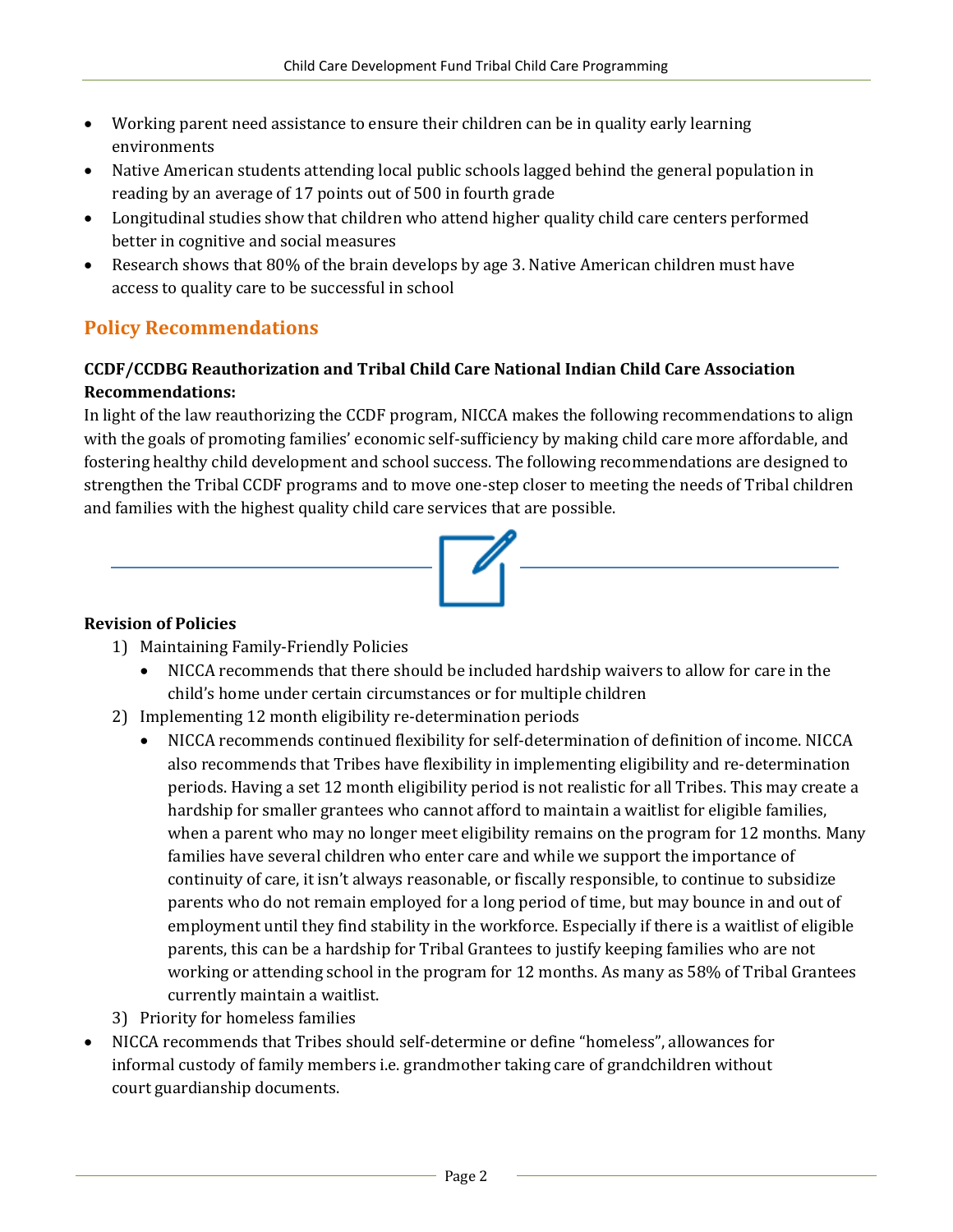

#### *Health and Safety*

- 4) Standards & Monitoring Processes to Ensure the Health and Safety of Child Care
	- NICCA recommends that Tribes should have standards & monitoring processes to ensure health and safety of child care in place. If Tribal Grantees should require additional support for standards of monitoring, there will be efforts made to provide T/TA and the ability to incorporate tribal culture, customs and traditional care.
- 5) Updating OCC's Tribal Health and Safety Standards
	- NICCA recommends that the OCC's Tribal Health and Safety Standards (Orange Book) should not be updated without consultations with Tribes and the ability to incorporate tribal culture, customs and traditional care
- 6) Establishing health and safety requirements in 10 topic areas
	- NICCA recommends that when establishing health and safety requirements in 10 topic areas that should be established in consultation with Tribes and allow for the flexibility of incorporating tribal customs and traditions for care, as well as consider the type of care and size of each program when setting requirements for Tribal Grantees
- 7) Conducting comprehensive criminal background checks on all child care staff
	- NICCA asserts that the length of time it takes to get comprehensive criminal background check results can be a barrier. Tribes need access to criminal background check databases or one should be established for Tribes. Often child care providers are needed with little to no notice.



### *Quality Enhancements*

- 8) Supporting Continuous Quality Improvement
	- NICCA recommends that there be supports for continuous quality improvement for Tribal Child Care, and take into consideration that in supporting continuous quality improvement for Tribes, there must be flexibility and willingness to allow for tribal customs and traditions for care
- 9) Introducing the Tribal Quality Framework
	- NICCA recommends that training and funds should be provided for any new mandates as well as Tribal Consultation



#### *Child Care Workforce*

10) Building Knowledge and Skills of Child Care Workforce

 NICCA recommends that Building Knowledge and Skills of Child Care Workforce - Should allow for cultural skills and knowledge to be incorporated in any requirements.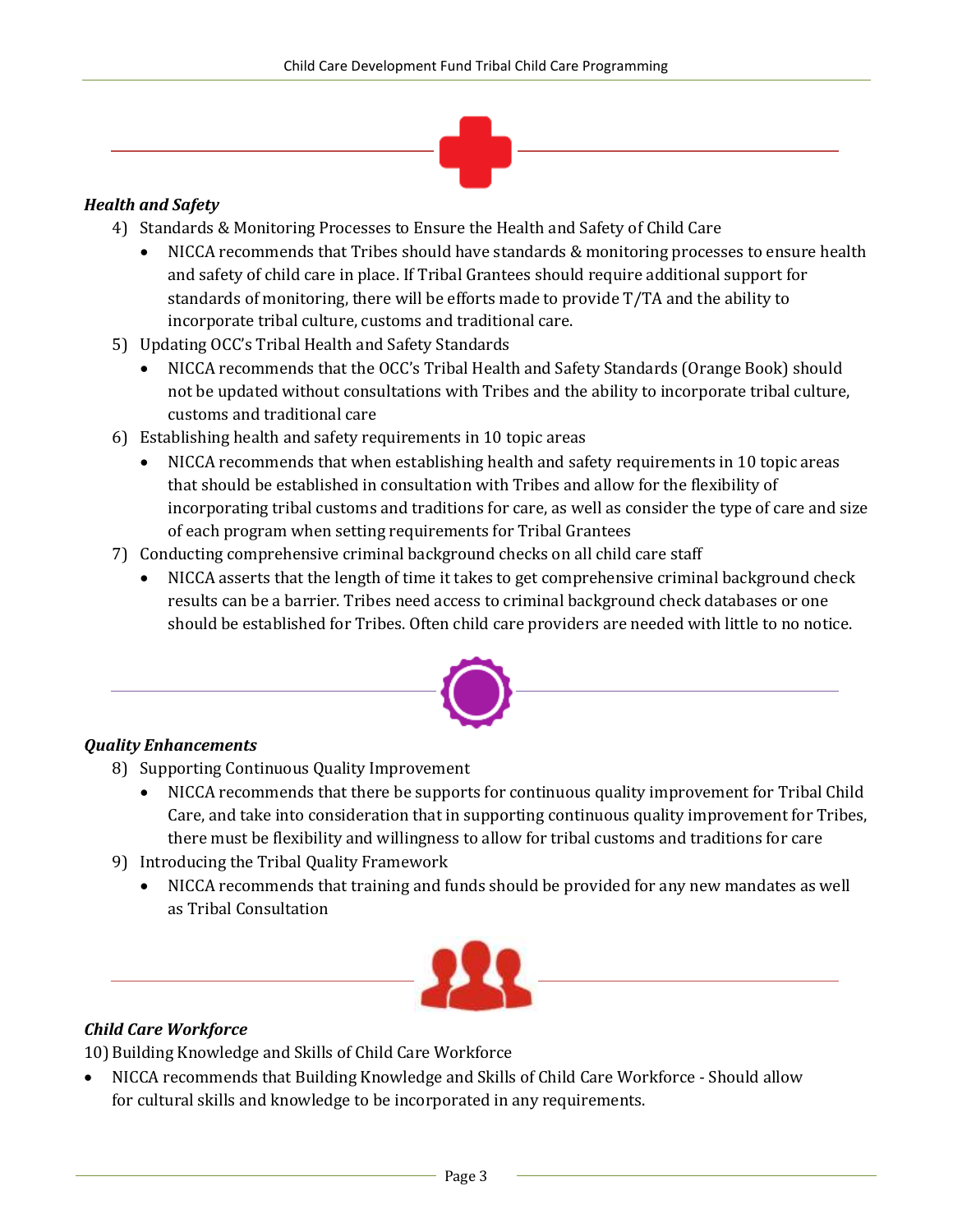- 11)Accessing State training and professional development
	- NICCA recommends that States should be required to communicate, coordinate and collaborate with any Tribe in their jurisdiction for training opportunities and professional development. States should be required to show documentation of communication with each Tribe in their jurisdiction. States should fund participation as much as possible.
- 12) Providing ongoing annual training and progression to improve knowledge of providers
	- NICCA recommends that when providing ongoing annual training and progression to improve the knowledge of providers Tribal culture, traditions, customs should be taken into consideration. NICCA also recommends that an annual Regional CCDF training be provided in every Region in order to best meet the diverse needs of each Region and to accommodate the grantees access to training.
- 13)Enhancing health and safety training
	- NICCA recommends that Tribal culture, traditions and customs should be taken into consideration; best practices should be shared. When enhancing health and safety, there should be ongoing supports and T/TA that meets the needs of the Tribal Grantees



### *Child Development*

14)Promoting the social-emotional health and development of children

 NICCA recommends that the methodology in promotion of social-emotional health and development of children should be self-determined by Tribes. Tribal culture, traditions and customs should be taken into consideration; tools should be developed to assist caregivers and parents to understand behavioral health and child/brain development



#### *Consumer Knowledge and Parental Access*

15)Disseminating information on the full range of child care services

- NICCA recommends that tools/templates should be developed to assist dissemination of information. Allowance for tribal language should be taken into consideration.
- 16)Parental access to provider-specific information on monitoring reports
	- NICCA recommends that parents should participate or have a role in monitoring their providers.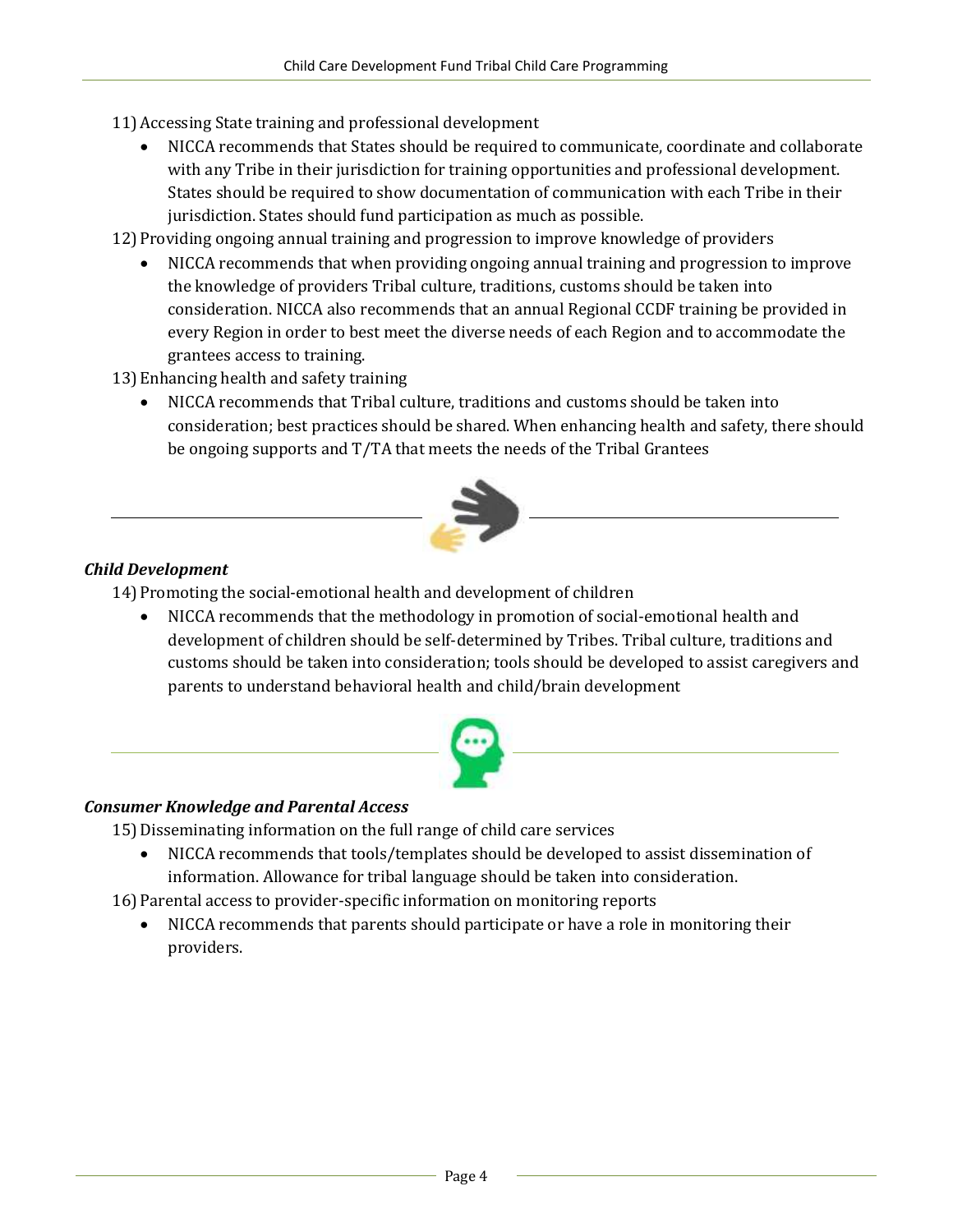

#### *Funding*

17)Tribal CCDF Funding

NICCA recommends that the Tribal CCDF Funding set aside is increased to 5%.



### *Reporting*

18)CCDF Reporting

- NICCA recommends that Tribal CCDF programs should have a reporting mechanism that can be entered into a database and be accessible and searchable for Tribes. The information captured should reflect all CCDF services provided by the Tribes, not just a piece of what Tribal CCDF programs accomplish
- NICCA recommends that CCDF reporting take into consideration the type of programs being operated and how the CCDF funds might be utilized in a Tribal Center vs a voucher program. Reporting should make sense for smaller grantees that may have additional funding supports from their Tribe, as well as larger Tribal grantees that offer multiple services with their CCDF.



# *Tribal Data*

19)Tribal data

- NICCA is concerned about the continued lack of Tribal data. Tribes need data similar to states.
- NICCA recommends that the Plan PrePrint be entered into a database by each CCDF grantee similar in style of the state's so that the information from the Tribes' Plan PrePrints can be utilized to outline the services that Tribes are providing for their children and families
- 102-477 Tribes should contribute to child care data; data should be accessible and disseminated annually.



### *Training and Technical Assistance*

20)In addition to mandatory Tribal Grantee standards and monitoring processes to ensure health and safety of child care, the Office of Child Care (OCC) has a responsibility to provide training and technical assistance (T/TA) to Tribes to ensure the new regulations set forth by the CCDF laws are followed.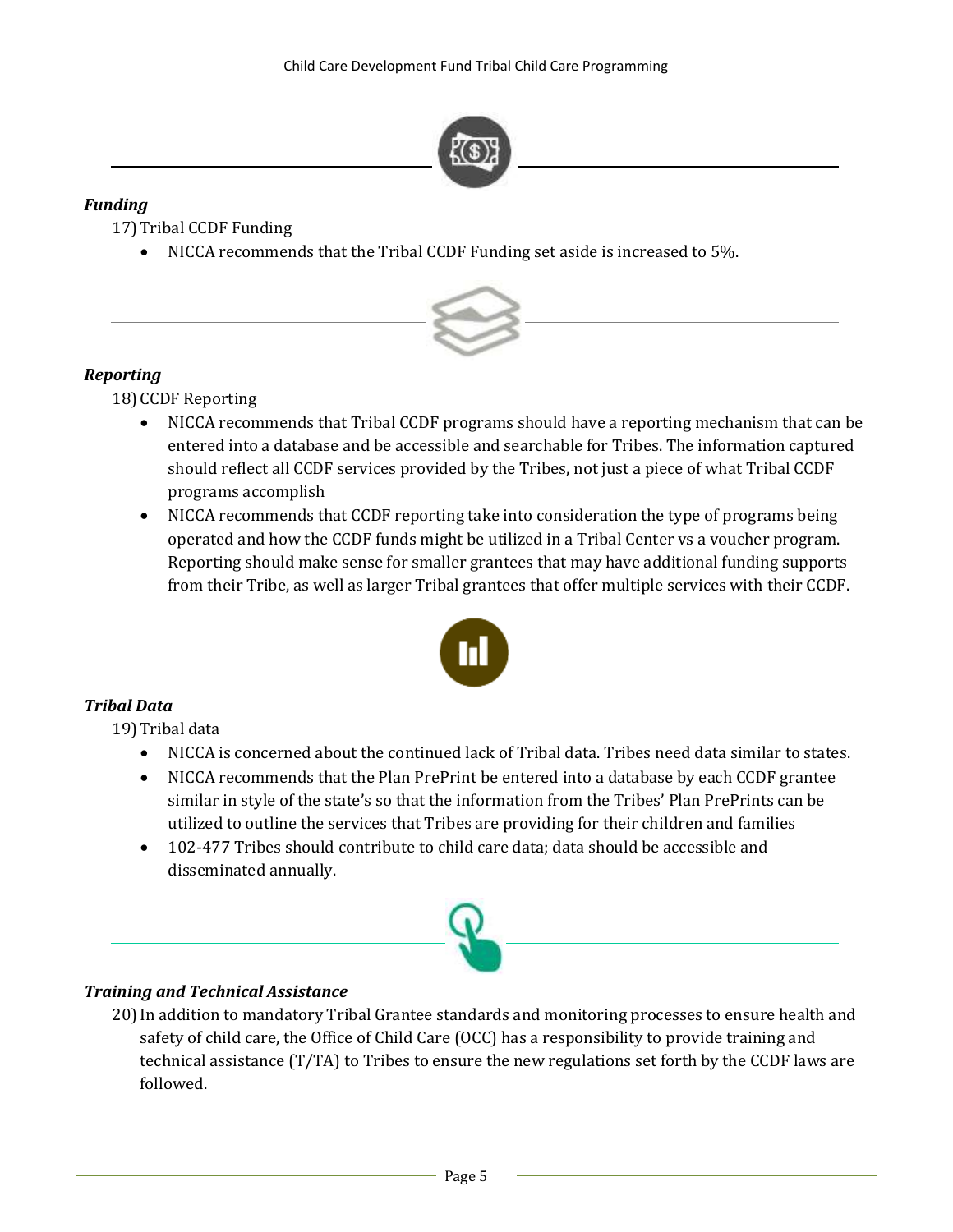- NICCA recommends OCC establish annual site visits and TA of ALL CCDF providers: NICCA is in support of all tribes receiving site visits and guidance from OCC, including smaller tribes that receive less funding. NICCA suggests that ACF/OCC Regional staff take on a role and have an increased travel allowance to support the T/TA needed for those Tribal Grantees who need it the most. The OCC Regional Staff should know their Tribal Grantees best, and have the relationship with the Tribal Grantee to support as deemed necessary and as a priority. T/TA funding should be made available so this can take place. Furthermore, we acknowledge the burden that such an undertaking would be, however we recommend a variety of methods to address the need to ensure the overall safety of children while in care. The goal and intention is to bring the standard of care to the highest reasonable quality for ALL children regardless of family income. In order to meet this goal, there must be a system that takes into consideration the diversity within communities providing Tribal Child Care.
- NICCA recommends the following for smaller Tribes:
	- o Although smaller tribes may have fewer resources, all tribes should make an effort to adhere to the new health & safety regulations. Exceptions could be made for smaller tribes with limited resources. In this instance, the tribe could request a waiver for that regulation and present a plan as to how they would address the issue without compromising the health and safety of the children in care.
	- $\circ$  Peer monitoring is a suggested option in how this could address the issue without comprising the health or safety of the children in care. Utilizing the established Tribal leaders in our field to support the efforts to ensure each Tribal Grantee has an annual monitoring review, with supportive measures to reach all Tribal Grantees, regardless of size or funding amount.
	- $\circ$  NICCA does not support less T/TA for smaller Tribes, as they often have the least funding and resources available to support higher quality child care, quality enhancements, more stringent health and safety regulations, less staff supports, and the means to engage families who may live in remote locations with limited means of reaching the families being served, or who might be served.



### *Tribal CCDF Plan Redesign*

21)Re-designing the Tribal CCDF Plan

- NICCA recommends that the Tribal Plan PrePrint be re-designed to be completed online by the Tribes in a database that will capture the information from Tribes in a format where the information entered can be assimilated to provide relevant information regarding Tribal Child Care (as the state and territory plans are currently entered into a database and assimilated) . No data currently exists that is relevant to Tribal CCDF programming.
- NICCA recommends that if the smaller Tribal Grantees have a revised Plan, that this is done in consultation with Tribes. A modified Plan should be flexible to meet the diverse needs of Tribes and continue to maintain best practices with flexibility of the diversity of the Tribal Grantees.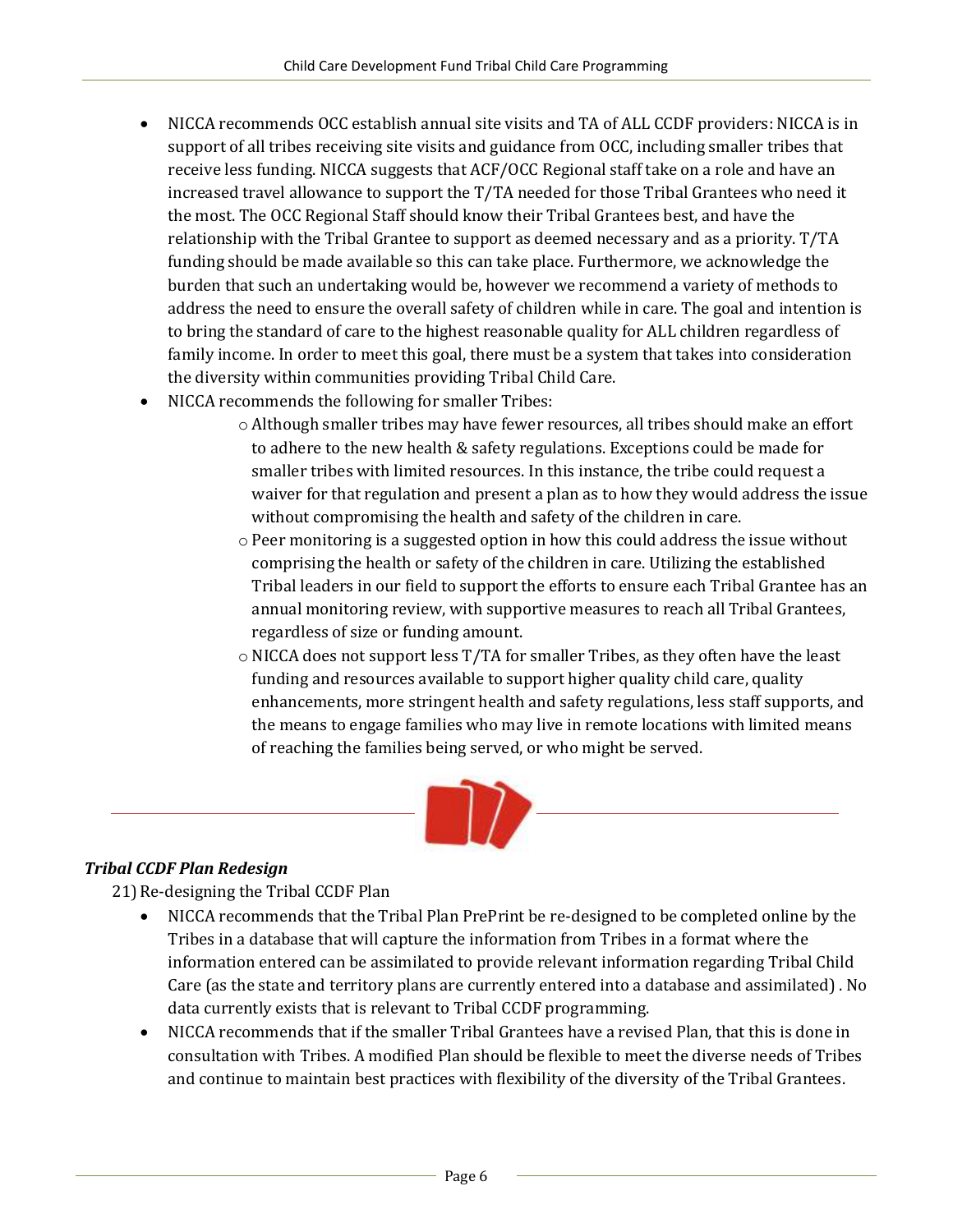

#### *Other Recommendations*

22)Proposed late/non-reporting protocol

- NICCA recommends that the proposed late/non-reporting protocol should include grievance or appeal process if there are penalties
- 23)Requirements that should not apply to small Tribes
	- Exempt/Non-exempt threshold

### **Further concerns**

NICCA continues to be concerned about:

- The inadequate funding levels for Tribal Child Care
- The failure of legislation and policy to fully address the rights and abilities of tribes to participate in federal domestic assistance programs, and
- Inconsistent relationships between tribes and states that have hampered tribes' abilities to fully implement needed services for children and families.

NICCA also emphasizes the importance of supportive measures required to meet the requirements of the law around health and safety, continuity of care, and high quality child care programming, which make sense for Tribal Grantees and the different types of programs being operated. Tribal Consultation needs to be a priority with face to face consultation with Tribal Leaders or their designees. President Obama's budget slashes through barriers holding back parents and children in struggling working- and middle-class families through a two-generational methodology that can help entire families realize economic security. These proposals include affordable high-quality child care for all low-income parents with children under age four. NICCA shares the President's vision; and with adequate funding and proper written regulations and Training and Technical Assistance for all Tribal Grantees, Tribal Child Care can achieve the goals that President Obama has outlined.

NICCA supports and encourages the need to engage families in the development of their children through outreach and education. NAEYC states, "The research clearly indicates that meaningful engagement of families in their children's early learning supports school readiness and later academic success. For an increasing number of families, engagement in early learning is linked to their children's participation in early childhood programs". NICCA would like to see additional resources to support effectively engaging families in diverse communities, including additional T/TA for programs struggling with this service.

NICCA hopes CCDF reauthorization provisions for Tribal Grantees addresses all of these concerns.

Furthermore, NICCA would like to acknowledge and thank all of the Tribal Leaders who are showing an active interest in their tribal communities future by supporting CCDF and Tribal Child Care initiatives to increase the quality of care for our children, and investing in the future of tribal leaders through education of community agencies, families and the means to create the highest quality early learning environments for our youth. We know that early childhood years lay the foundation for later economic productivity,